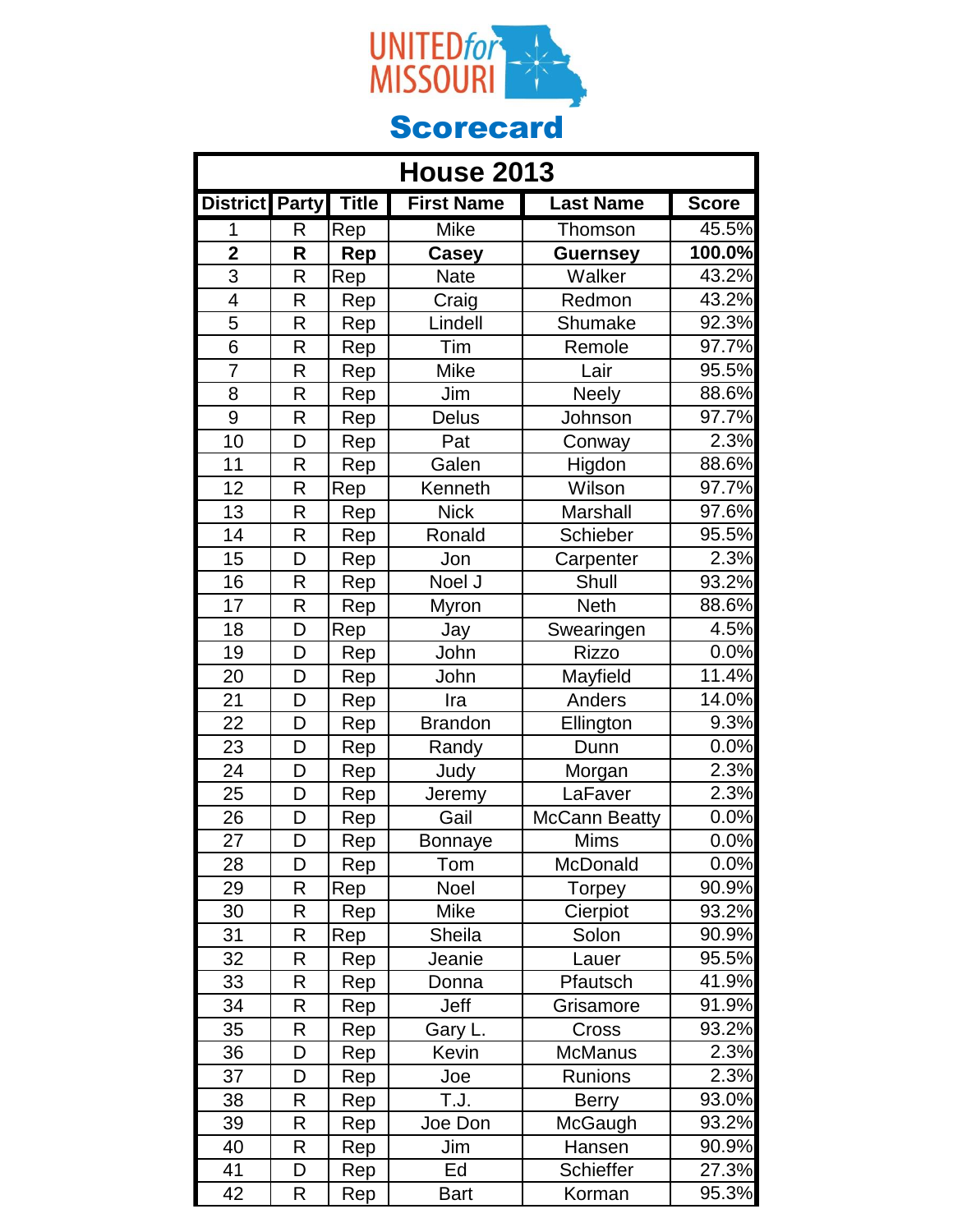

| <b>House 2013</b>     |                  |              |                       |                    |              |
|-----------------------|------------------|--------------|-----------------------|--------------------|--------------|
| <b>District Party</b> |                  | <b>Title</b> | <b>First Name</b>     | <b>Last Name</b>   | <b>Score</b> |
| 43                    | R                | Rep          | Jay                   | Houghton           | 93.2%        |
| 44                    | R                | Rep          | Caleb                 | Rowden             | 90.9%        |
| 45                    | D                | Rep          | <b>Chris</b>          | Kelly              | 6.3%         |
| 46                    | D                | Rep          | Stephen               | Webber             | 2.6%         |
| 47                    | D                | Rep          | John                  | Wright             | 6.8%         |
| 48                    | $\mathsf{R}$     | Rep          | Dave                  | Muntzel            | 95.5%        |
| 49                    | R                | Rep          | Jeanie                | <b>Riddle</b>      | 93.2%        |
| 50                    | R                | Rep          | Caleb                 | Jones              | 93.2%        |
| 51                    | R                | Rep          | Dean                  | Dohrman            | 93.2%        |
| 52                    | R                | Rep          | <b>Stanley</b>        | Cox                | 95.5%        |
| 53                    | R                | Rep          | Glen                  | Kolkmeyer          | 93.2%        |
| 54                    | R                | Rep          | Denny                 | Hoskins            | 93.2%        |
| 55                    | $\boldsymbol{R}$ | Rep          | <b>Rick</b>           | <b>Brattin*</b>    | 99.0%        |
| 56                    | $\mathsf{R}$     | Rep          | Chris                 | Molendorp          | 81.0%        |
| 57                    | R                | Rep          | Wanda                 | <b>Brown</b>       | 93.2%        |
| 58                    | R                | Rep          | David                 | Wood               | 50.0%        |
| 59                    | R                | Rep          | <b>Mike</b>           | Bernskoetter       | 93.2%        |
| 60                    | R                | Rep          | Jay                   | <b>Barnes</b>      | 93.2%        |
| 61                    | R                | Rep          | Dave                  | <b>Schatz</b>      | 97.7%        |
| 62                    | R                | Rep          | Tom                   | <b>Hurst</b>       | 97.7%        |
| 63                    | R                | Rep          | <b>Bryan</b>          | Spencer            | 95.5%        |
| 64                    | R                | Rep          | Robert                | Cornejo            | 93.0%        |
| 65                    | R                | Rep          | Anne                  | Zerr               | 88.6%        |
| 66                    | D                | Rep          | Tommie                | Pierson            | 0.0%         |
| 67                    | D                | Rep          | <b>Steve</b>          | Webb               | 0.0%         |
| 68                    | D                | Rep          | Keith                 | English            | 11.4%        |
| 69                    | D                | Rep          | Margo                 | <b>McNeil</b>      | 2.3%         |
| 70                    | D                | Rep          | Bill                  | Otto               | 2.3%         |
| 71                    | D                | <b>Rep</b>   | Sue                   | Meredith           | 2.3%         |
| 72                    | D                | Rep          | Mary                  | <b>Nichols</b>     | 4.5%         |
| 73                    | D                | Rep          | <b>Courtney Allen</b> | Curtis             | 2.3%         |
| 74                    | D                | Rep          | Sharon                | Pace               | 2.3%         |
| 75                    | D                | Rep          | Rochelle              | <b>Walton Gray</b> | 0.0%         |
| 76                    | D                | Rep          | Joshua                | Peters**           | 2.6%         |
| 77                    | D                | Rep          | Kimberly              | Gardner            | 0.0%         |
| 78                    | D                | Rep          | Penny                 | Hubbard            | 14.3%        |
| 79                    | D                | Rep          | Michael               | <b>Butler</b>      | 2.3%         |
| 80                    | D                | Rep          | Mike                  | Colona             | 2.3%         |
| 81                    | D                | Rep          | Jacob                 | Hummel             | 0.0%         |
| 82                    | D                | Rep          | Michele               | Kratky             | 2.3%         |
| 83                    | D                | Rep          | Gina                  | Mitten             | $2.6\%$      |
| 84                    | D                | Rep          | Karla                 | May                | 0.0%         |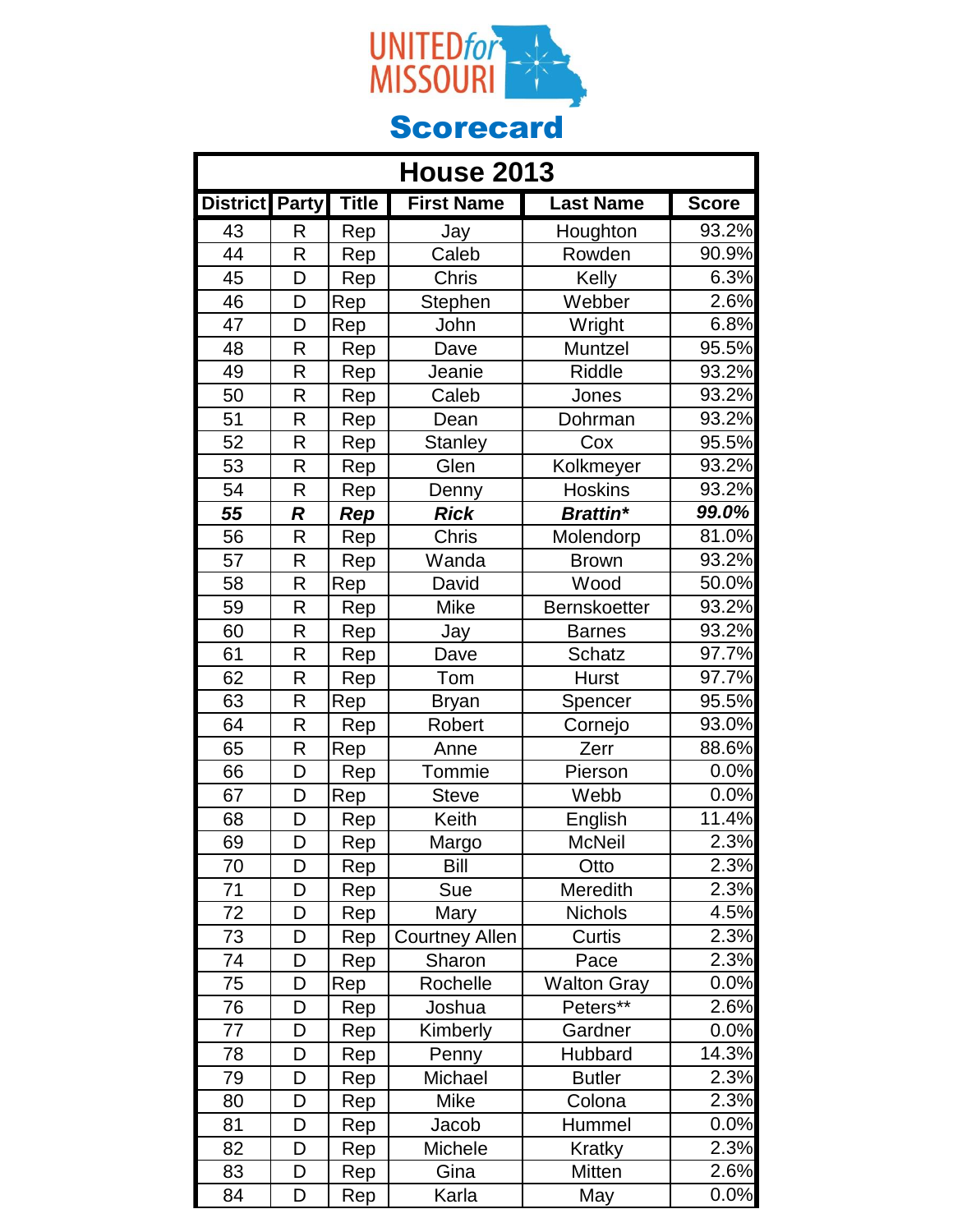

| <b>House 2013</b> |                  |              |                   |                  |              |
|-------------------|------------------|--------------|-------------------|------------------|--------------|
| <b>District</b>   | <b>Party</b>     | <b>Title</b> | <b>First Name</b> | <b>Last Name</b> | <b>Score</b> |
| 85                | D                | Rep          | Clem              | Smith 85         | 0.0%         |
| 86                | D                | Rep          | Rory              | Ellinger         | 2.3%         |
| 87                | D                | Rep          | <b>Stacey</b>     | Newman           | 2.3%         |
| 88                | D                | Rep          | Jill              | Schupp           | 2.3%         |
| 89                | R                | Rep          | John              | Diehl            | 93.2%        |
| 90                | R                | Rep          | <b>Rick</b>       | <b>Stream</b>    | 92.1%        |
| 91                | D                | Rep          | Jeanne            | Kirkton          | 6.8%         |
| 92                | D                | Rep          | Genise            | Montecillo       | 4.5%         |
| 93                | D                | Rep          | <b>Bob</b>        | <b>Burns</b>     | 0.0%         |
| 94                | D                | Rep          | <b>Vicki</b>      | Englund          | 2.3%         |
| 95                | R                | Rep          | Marsha            | Haefner          | 95.5%        |
| 96                | R                | Rep          | Mike              | Leara            | 95.5%        |
| 97                | R                | Rep          | John              | <b>McCaherty</b> | 90.9%        |
| 98                | R                | Rep          | <b>Dwight</b>     | Scharnhorst      | 94.9%        |
| 99                | R                | Rep          | Andrew            | Koenig           | 97.7%        |
| 100               | R                | Rep          | Sue               | Allen            | 93.2%        |
| 101               | R                | Rep          | Don               | Gosen            | 94.7%        |
| 102               | R                | Rep          | <b>Kurt</b>       | <b>Bahr</b>      | 97.7%        |
| 103               | R                | Rep          | Doug              | Funderburk       | 94.6%        |
| 104               | R                | Rep          | <b>Kathie</b>     | Conway           | 100.0%       |
| 105               | $\boldsymbol{R}$ | Rep          | Mark              | Parkinson*       | 99.0%        |
| 106               | R                | Rep          | Chrissy           | Sommer           | 90.9%        |
| 107               | R                | Rep          | Ron               | <b>Hicks</b>     | 95.3%        |
| 108               | R                | Rep          | Chuck             | Gatschenberger   | $95.2\%$     |
| 109               | R                | Rep          | Paul              | Curtman          | 97.7%        |
| 110               | R                | Rep          | Timothy           | Jones            | 93.2%        |
| 111               | D                | <b>Rep</b>   | Michael           | Frame            | 2.3%         |
| 112               | R                | Rep          | Paul              | Wieland          | 88.6%        |
| 113               | D                | Rep          | Jeff              | Roorda           | 25.0%        |
| 114               | D                | Rep          | TJ                | McKenna          | 2.3%         |
| 115               | R                | Rep          | Elaine            | Gannon           | 25.6%        |
| 116               | R                | Rep          | Kevin             | Engler           | 93.2%        |
| 117               | D                | Rep          | Linda             | <b>Black</b>     | 11.4%        |
| 118               | D                | Rep          | Ben               | <b>Harris</b>    | 13.6%        |
| 119               | R                | Rep          | Dave              | Hinson           | 97.7%        |
| 121               | R                | Rep          | Keith             | Frederick        | 93.2%        |
| 122               | R                | Rep          | <b>Steve</b>      | Lynch            | 93.2%        |
| 123               | R                | Rep          | Diane             | Franklin         | 93.2%        |
| 124               | R                | Rep          | Rocky             | Miller           | 95.5%        |
| 125               | R                | Rep          | Warren            | Love             | 95.3%        |
| 126               | R                | Rep          | Randy             | Pike             | 93.2%        |
| 127               | R                | Rep          | Mike              | Kelley           | 93.2%        |